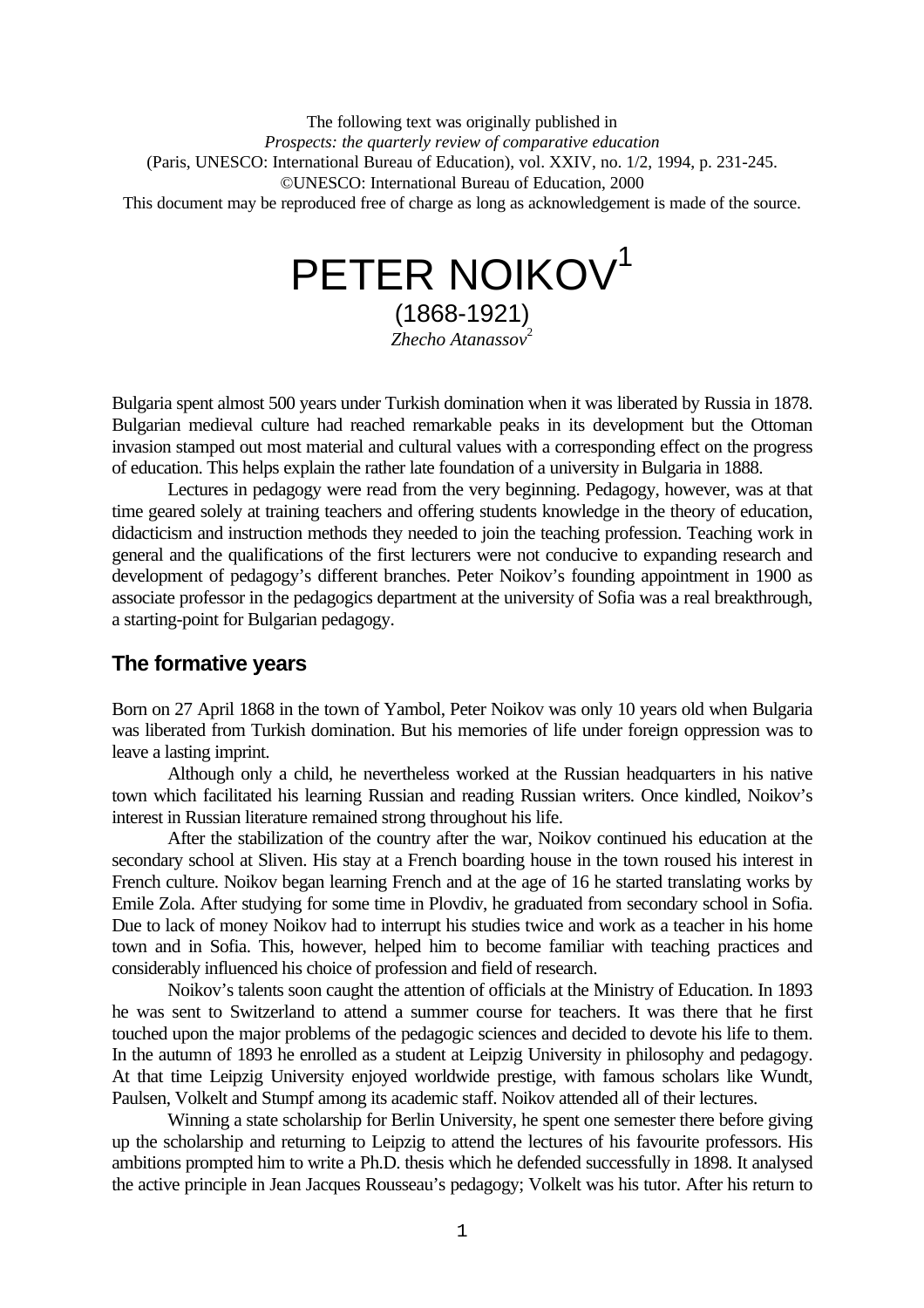Bulgaria, Noikov worked for some time as a teacher in philosophic propaedeutics and German, translated Descartes' 'The Discourse on Method' from the French and studied English on his own.

## **Teaching activities**

Joining the university as a newly elected associate professor, Noikov stood out among the rest of his colleagues with his brilliant erudition and agile mind. It was his particular concern to ensure a close link between the theoretical instruction of students and practical work at schools and to achieve this he continuously organized visits to different schools. He dreamt of setting up a model school at the university to serve as the experimental groundwork for linking theory with practice, and he founded a research laboratory in pedagogy, didactics and child psychology. Because of a lack of paid assistants but also for educational purposes, he involved many of his students in his work, assigning them the task of conducting various surveys using the methods of observation, inquiry and experiment.

The thematic range of Noikov's research was determined above all by his teaching work. Worth noting is the exceptional variety of his lectures, which covered the following areas:

- General theory of education with specialized courses on moral education for secondaryschool students.
- Didactics: general theory of education, didactics of primary and secondary education.
- Instruction methods in the humanities and natural sciences, especially philosophical propaedeutics (psychology, logic, ethics), language and literature, chemistry, natural history and geography.
- History of pedagogy with specialized courses on the history of education in Europe during the eighteenth and nineteenth centuries, history of new pedagogy, seminars and lectures on the pedagogic heritage of Komensky, Rousseau, Pestalozzi and Tolstoy.
- History of Bulgarian education: the first university course which systematized the Bulgarian people's main heritage in education, in its practice and theory.
- Comparative pedagogy, with a special emphasis on education in major European countries.
- School organization: historical development and modern problems of the functioning of school systems.
- Problems of school management and student self-management.
- Child psychology and specialized courses on adolescent psychology.
- Experimental pedagogy backed by methods of pedagogic research and experiments in the study process.

Noikov prepared over twenty-five lecture courses on basic subjects, plus another ten specialized extramural courses on separate problems all of which were his sole responsibility as a lecturer. In 1910 Dimitar Katsarov was appointed his assistant; he, however, specialized in experimental pedagogy and psychology only. For lack of traditions Noikov had to do his own research in order to provide the scientific backup to his university courses. That is why his scientific publications cover an extensive area of subjects and problems.

# **On the national principle in education**

The idea of the national character of education and education systems underlied all Noikov's research. His first lecture as associate professor at the University of Sofia indicated that all his future research would be aimed at determining the general features but also the specific national traits of every education-oriented activity.<sup>3</sup> Noikov proceeded from the assumption that the notion of education essentially consists of two component parts—universal and national, the latter being determined by every nation's real historical development: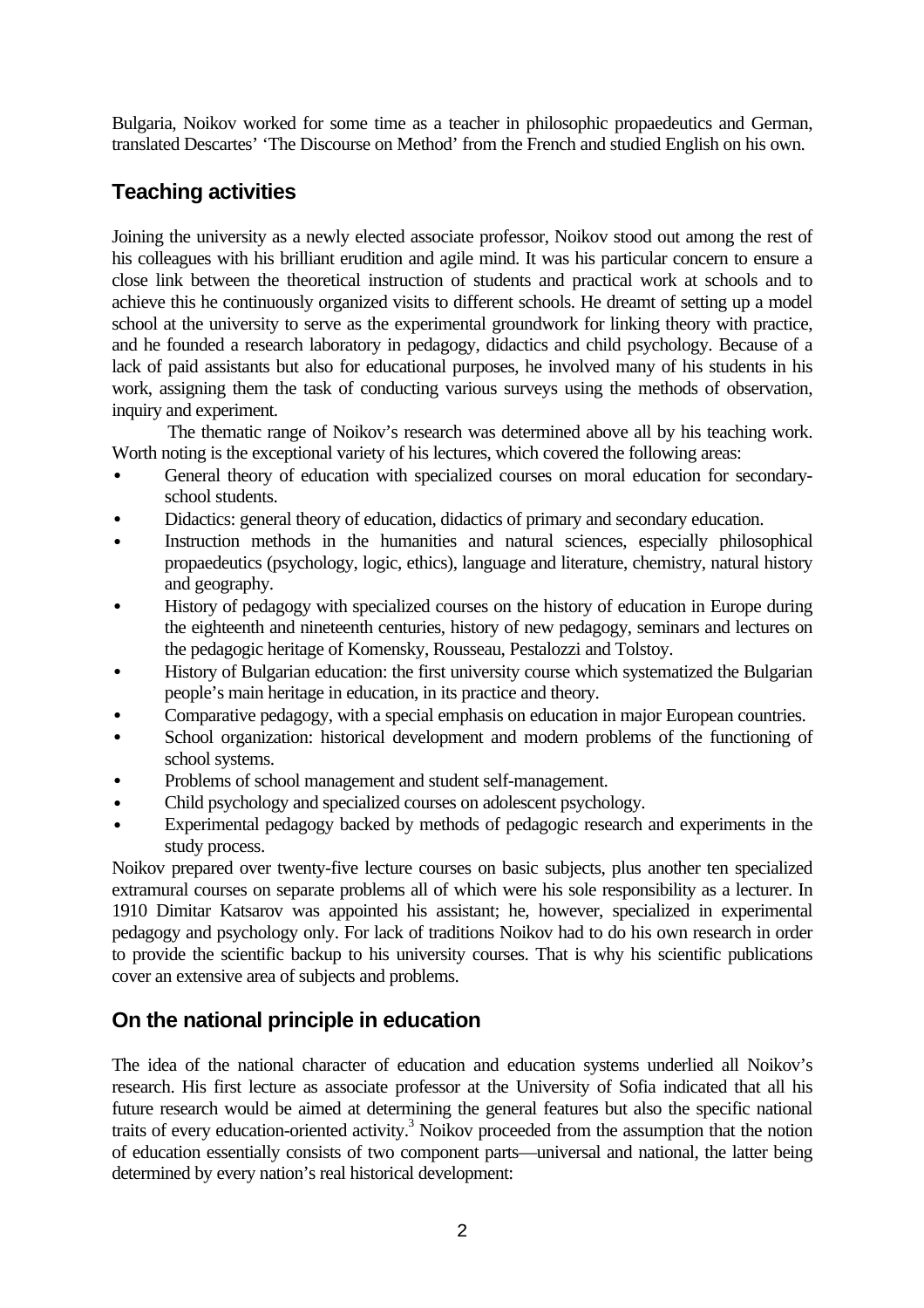If the educator has in mind the image of humankind, of the human being in general and endeavours to mould his disciple in this image, then we have a case of universal education. If the educator has in mind the image of the people to whom the child belongs, he strives to mould his students in that image. This is what we call national education.<sup>4</sup>

Teaching is always a combination of the universal and national goals of education. 'Every epoch has had its own universal human ideal and has aspired to achieve a supremacy of the universal principle at school.<sup>5</sup>

Along with that, however, every nation has its own peculiarities and its unique approach to current and future tasks. Nations cannot be educated in one and the same way or have one common, immutable idea. National peculiarities acquire paramount importance in the wake of bourgeois revolutions and the growing self-awareness of nations. It is here that the idea of 'national education' emerges. 'The progress of that movement', Noikov wrote, 'is best evidenced by the epithets the school began to adorn itself with. Every nation has its own ministries of agriculture, trade, finance, defence and justice but the epithet 'national' is used for schools only.<sup>6</sup>

Developing further this idea, Noikov listed the reasons that necessitated the linking of universal ideals with national specificities. These included the need to cultivate in the young a feeling of belonging to the people, of working for their prosperity and happiness; to adjust educational influences to the nation's mentality; to utilize to the full national experience which in most cases remains unknown. Most important was not to allow children to become 'aliens in their own homeland.'<sup>7</sup>

Noikov maintained that it was extremely important to learn from all foreign achievements in education. The results of his practical research were reflected in his publications.<sup>8</sup> Mastering foreign experience should not, however, lead to underrating or ignoring local experience, Noikov claimed, because an imitation could never be as good as the original. 'We shall never make our schools like other nations' schools by imitation and plagiarism; blindly following foreign models can only lead to estranging our schools from national ideals.<sup>9</sup> He concluded that 'the roots of national education are in the people themselves'.<sup>10</sup> The task was thus to develop further these ideas in the national system of education.

Noikov advanced the idea of the harmonious combination of universal educational values which had come down through the history and experience of all countries with the individual historical experience of every single nation.

#### **On active education**

The theory of active education occupies a central position in Noikov's pedagogical heritage. It features in almost all his publications and forms the core of his two specialized studies, 'Active Education' (1904) and The Theory of Active Education (1906). Noikov's research was generally aimed at formulating methods for a more intensive and effective education.

'Active Education'<sup>11</sup> was intended to combat the growing influence of Herbart's pedagogy in the early twentieth century which had affected both the theory and practice of education. Noikov maintained that it was necessary to encourage students' activity on an increasing scale. His views evolved with the passage of time. His Ph.D. thesis first dealt with that problem. Noikov found in Jean-Jacques Rousseau a reliable supporter in the battle against dogmatism, for freely unfolding children's creative powers.

'Active Education' is the product of extensive research and personal meditation. According to Noikov, activity was 'the salient feature of every serious educational effort; there can be no real education without it but only mechanical accumulation of knowledge, a form of taming'.<sup>12</sup>

To clarify fully the concept of activity, Noikov first focused his attention on its philosophical aspect. Basing his argument on Descartes, Spinoza, Kant and other philosophers, he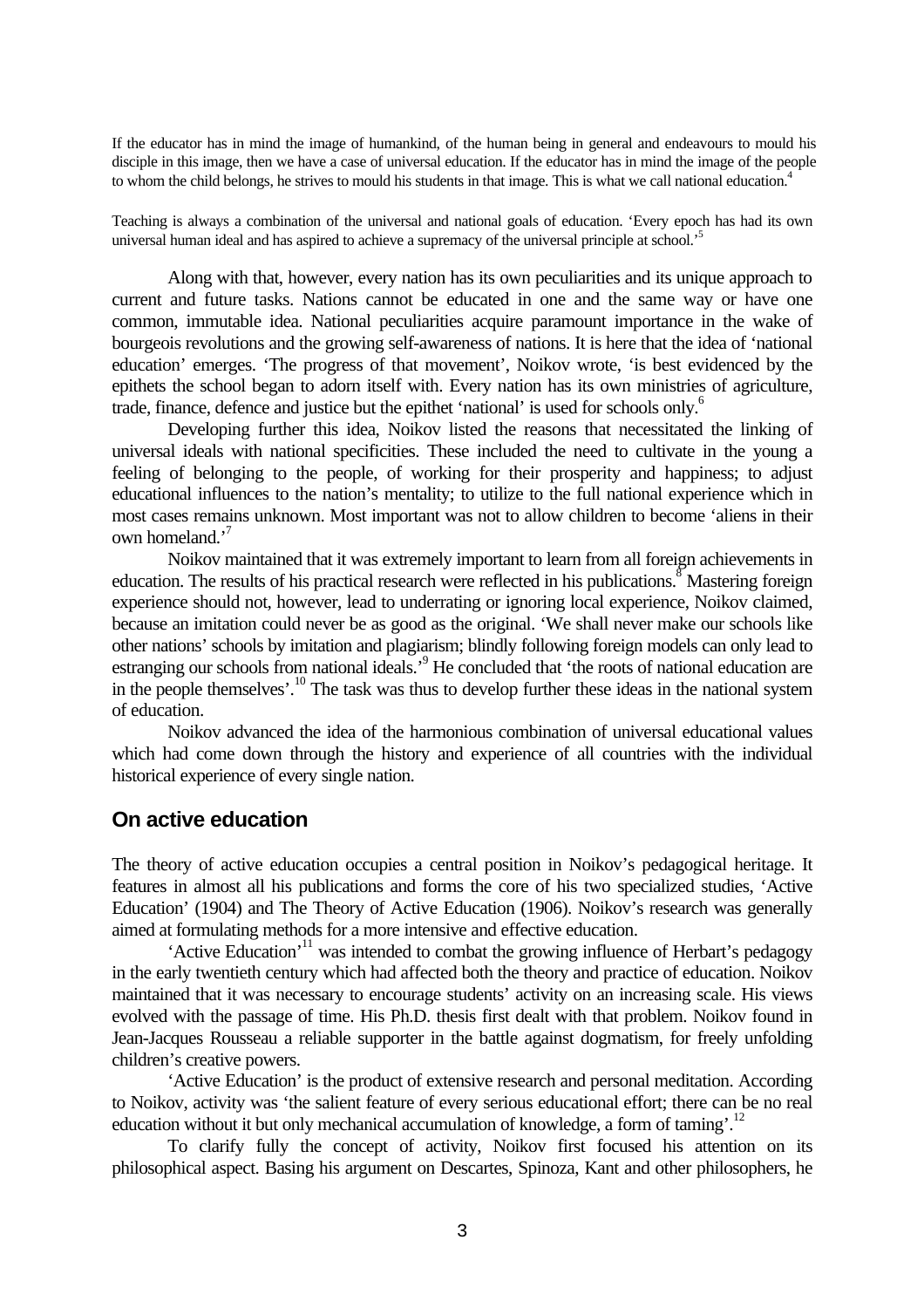discovered that that concept was used mainly in two senses: metaphysical, as the effect of one psychological substance on another, and psychological, as the effect of one psychological faculty on another. According to him, both views were rather unconvincing. Noikov claimed that activity includes the three main functions of human consciousness: intellect, willpower and emotions, each of them being capable of active expression and beneficial effect on the other two. Activity is not only the result of the interaction of intellect, willpower and emotions but also the creation of new images and notions. Psychological states can be determined as passive or active depending on the involvement of existing psychological attitudes and knowledge in the formation of new images and ideas. The motives driving a person to act in one way or another at a given moment and the emotions emerging as a result of the clash of motives can be considered as the salient features of active psychological phenomena.

It is not difficult to discover in these words Wundt's influence and his theory of apperception, the role of experience, knowledge and the psychological condition of the recipient. What is new here is that Noikov stressed the possibility for channelling the apperception process; according to him, offering learners the right to choose between several motives and actions helps form new active elements, new active mental states.

The ideas advanced in 'Active Education' did not yet form a single system. So after the article appeared, the restless young man continued to explore new sides of the problem. The new results were systematized in *The Theory of Active Education*. 13

Noikov deemed it necessary first of all to provide a definition of the concept of education. He accepted the wider view offered by Pestalozzi: Education is a wide-embracing formative process. In this sense, it includes in itself upbringing too. Active education, i.e. the personal activity of the student in the educational process, should be approached not from the point of view of external stimuli but as a characteristic of inner psychological states:

If an educator influences directly the pupils' mind, without involving any already established attitudes or knowledge (for instance by orders, or by handing out 'ready-made' knowledge) then this is an act of passive education. If the educator, however, creates the new image in the pupil's mind through his emotions and notions, this is an act of active education.<sup>14</sup>

The motives determining human behaviour are a salient feature of activity. If there is only one or several motives then their effect is one-sided. Behaviour or learning can be called active only when there are many motives and students have an opportunity to choose and learn the ones they prefer, accepting them as their own basis for judgement, as a consciously accepted behavioural regulator.

There are, of course, cases when a person, faced with the need to choose from many motives in certain conditions, remains passive. This depends on the degree and intensity of the psychological state and the struggle of motives. Sometimes, despite the existence of personal motives, attitudes and emotions, a person agrees to obey an instruction or order, though not willingly. Then the emerging unpleasant feeling of 'being wronged' is accompanied by passivity, that is, by the need to obey the order or forcibly accept ready-made solutions or conclusions.

Noikov's desire to substantiate the need of a freer expression of the child's personality is obvious. Having in mind the early twentieth-century tradition of control over children's thinking and behaviour, this desire to defend children's active attitudes is fully understandable and justified. Nevertheless, some critical notes are also necessary. There is an inclination to exaggerate theoretically the role of 'internal factors and stimuli' which are presented in conflict or even in contradiction with the 'external', active, responsible and guiding role of the teacher—of every educator. Educational work is naturally adjusted to the needs of the trainee but it also contains an important element which is outside personal needs and interests: the needs and moral requirements of society, of the organized social environment. The freedom in choosing the motives is not an abstraction but is determined by socially expedient requirements whose fulfilment is imperative. It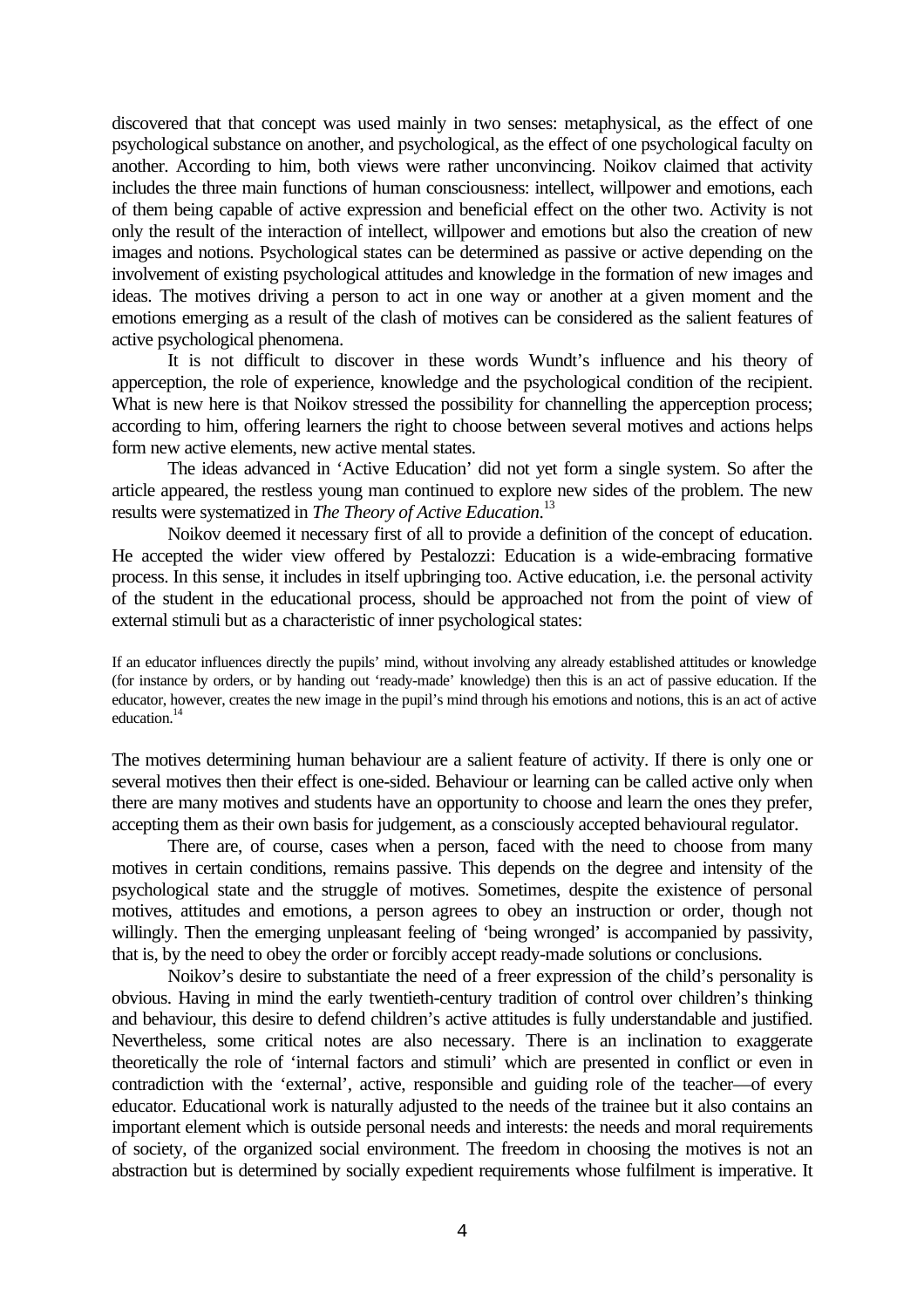does not rule out freely made decisions but it does contain requirements to obey orders and instructions. As a principle of education and upbringing, activity cannot but conform to the intellectual and moral requirements valid in every society. Without observing them education may lose its role as a pedagogical process.

Nevertheless, Noikov's defence of active education deserves a fair assessment. It should be kept in mind that Herbart's pedagogical theories were reigning supreme in European schools at that time. There was a need to defend theoretically children's rights to a more active involvement in the study process, and thus also to make some changes in practical work. Noikov was guided in his work by obviously noble and humane motives.

#### **On teachers**

The theory of active education by necessity leads to the teacher figure, to teachers' training, personal qualities and pedagogical positions.

The results of educational work depend to the largest extent on the training of teachers, which guarantees their success in the process of education. A major requirement is to master thoroughly pedagogical theory and to link it with existing school practices. Breaking theory away from practice can have a negative effect on theory itself:

A professor who has not included in his course on pedagogical theory school practice is prone to abstract speculation [...] And the students attending such a course will benefit too little from it: first, because the things they will hear will not be applicable and, second, even if applicable, the theories will be easily forgotten unless illustrated in practice in schools, and will be of little importance for their future work.<sup>15</sup>

To carry out his intentions, Noikov drafted a detailed plan, guaranteeing the close link between theoretical training and school practices. According to this plan,<sup>16</sup> two secondary schools were to open at the university, a boys' and a girls' school, where students would have their practicals. The headmaster and the teachers would all be assistant professors at the university and members of the academic seminar in pedagogy would be involved in research work. Pedagogical research laboratories would be set up at the secondary schools.

Formulated in the early twentieth century, this idea partially materialized only after Noikov's death, with the setting up in 1923 of a Training Institute at the Third Model Boys' Secondary School.

Teachers' training, in Noikov's opinion, does not end upon graduation. Teachers should be concerned with continually improving their qualifications because their authority depends on their scientific and pedagogical training. Even if highly talented, a teacher must continually enrich his or her knowledge, examine his or her achievements and assess them in a critical vein.

Of particular importance is the pedagogical postulate of love. It calls first of all for the teachers' love for their own profession. It is this love that makes them go on searching for new paths, striving to improve their qualifications. Love has another aspect too; this is the teacher's love for the students. It helps teachers be considerate, tactful and fair in their relationship with students, concerned about their progress and the formation of moral attitudes. Teachers, however, should strive to merit their students' love too, for it is of paramount importance not only for creating a quiet and pleasant emotional atmosphere but for inciting the students' interest and commitment to the subject taught by the teacher. This, in turn, is a prerequisite for better intellectual achievements.

Noikov tested his theoretical requirements in his own teaching practice. Meticulous in preparing his lessons, he showed exceptional consideration and concern for his students, setting an example of what an educator should be.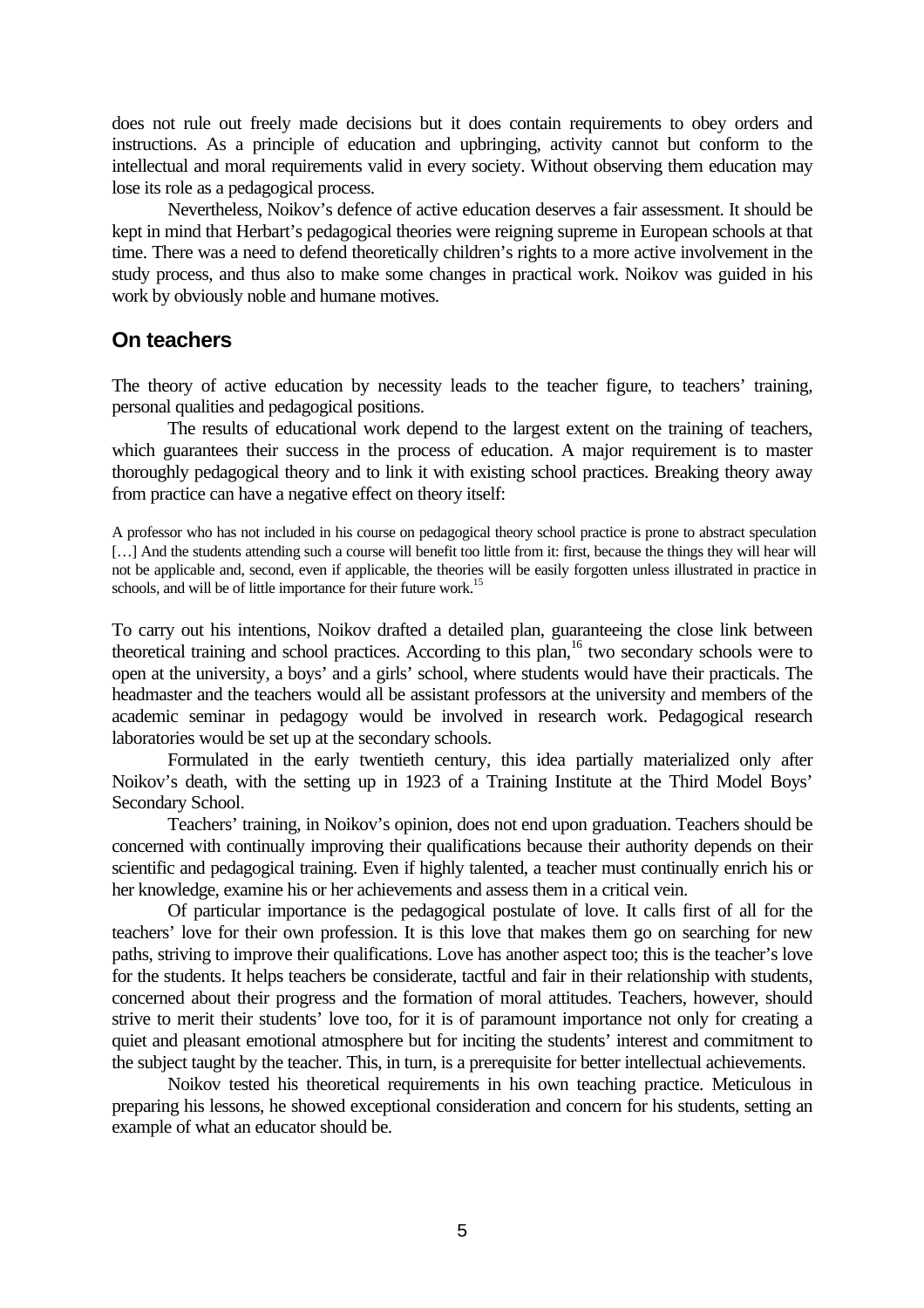### **About children**

To focus the students' attention on the object of education—children, Noikov formed a working group of young enthusiastic researchers at the Laboratory of Didactics and Child Psychology, with whose help he conducted a wide-embracing survey on Bulgarian schoolchildren's sexual maturation. Assistant professor Dimitar Katsarov was also involved in the work. As a result of continuous research over a decade, the study appeared in 1919.<sup>17</sup> The book presents the survey results and reveals the orientation of scientific research, aimed at collecting more objective information about Bulgarian children in order to ensure better and more effective educational effect.

The preface defines the survey's goals: to study comparatively the physiological and psychological peculiarities of boys' and girls at the age of puberty. Comparisons are made with data and results provided by French, German, British and other authors to define the general characteristics and specific features of Bulgarian children.

Reviewing in detail the methods used hitherto, Noikov discovered that most of the authors relied on students polled to remember the symptoms of beginning puberty. However, he found that this method of collecting information lacked credibility and used only his 'method of the established case', in his own definition. This method calls for establishing the percentage of students with such symptoms without asking them any questions. Instances of false information are thus eliminated because memories cannot be trusted to be fully reliable.

Noikov's method is characterized by several elements: an equal number of boys and girls polled (forty of each sex), all Bulgarian and of equal social origin. 'We wanted them to be all citydwellers, i.e. their parents lived in a town, they all came from the middle classes, i.e. they were neither very poor nor very rich, nor were they suffering from any disease.<sup>18</sup> Other aspects of the selection policy included the requirement for the children's birth date to fall in the first half of the year and the poll to take place in September and October. These strict requirements ruled out the possibility for any great deviation. But they also created certain difficulties: at a high school with 1,000 pupils only a dozen met the requirements. Still, in the interest of authenticity, the method was strictly observed, which guaranteed high-quality results.

In this study, like in all his work, Noikov proved to be an extremely exacting scholar, meticulous about the trustworthiness of results, clear in formulating the hypothesis and critical of his own achievements. The study is accompanied by a great number of tables and diagrams, meticulously calculated percentages and conscientious references to foreign literature. This study is an authentic document about the physiological development and psychological features of Bulgarian children during the second decade of the twentieth century.

#### **Interest in pedagogical classics**

Noikov had strong and lasting interests in pedagogical classics. His Ph.D. thesis showed his admiration for the prestige and views of one of the most remarkable educationists of all time, Jean-Jacques Rousseau. Noikov returned to Rousseau over and over again, to draw on his works for wisdom and inspiration. Whenever he faced a difficult problem, Noikov turned to the classical pedagogical heritage. His historical research, however, always reflected a strong feeling for current values. He sought and discovered past ideas formulated by people from previous epochs that could serve human progress.

This makes his approach to historical research extremely interesting. As a rule, he endeavoured to analyse above all the conditions in which a certain educator had worked and the tasks he had set himself in clarifying the major educational problems of his time.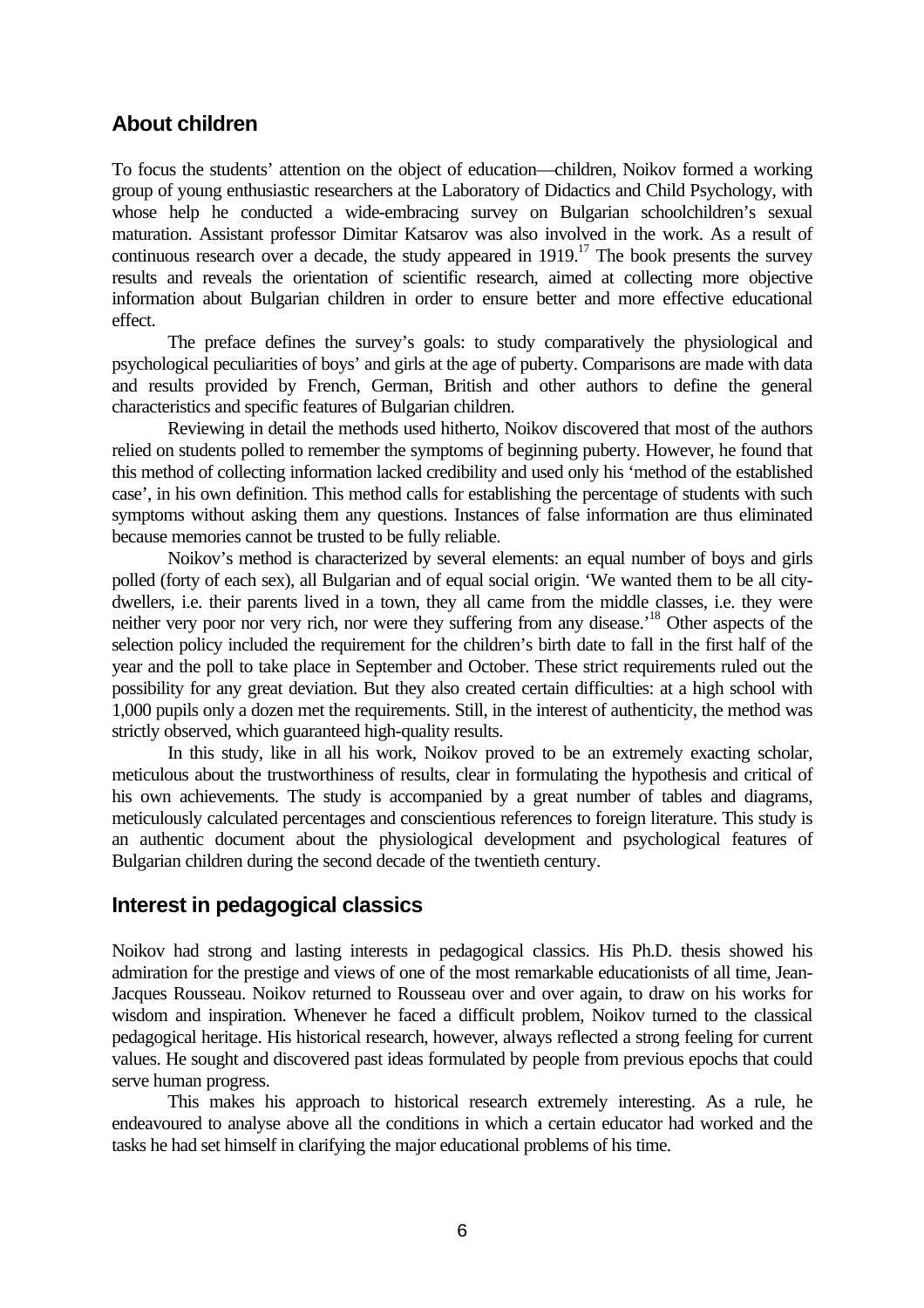On different occasions he analysed the development of pedagogical theory in different societies. Ancient societies were dominated by political and religious despotism. Human activity was concentrated on the struggle against oppression. This was reflected in education too: 'There is no such freedom in the eastern societies. Science is a mystery there, accessible only to a chosen few.'<sup>19</sup> That is why educationists who cared about human rights strove for the unfolding of the active principle in education, unleashing the energy of every child. Educators in the ancient East knew and recommended no other method of instruction but the one based on punishment and fear. The great philosopher Socrates advanced the maieutic method which is incompatible with 'fear and violence, and requires active thinking and behaviour'.<sup>20</sup>

Noikov analysed in detail ideological movements and the views of humanistic educationists in particular against the backdrop of the struggle between despotism and life's call for boosting human activity and overall historical and cultural development. 'The ideal of humanistic pedagogy is no longer the single individual confined to cultural or religious activities but an individual who can display his talents in all fields.<sup>21</sup> Noikov appraised highly Mafeo Vegio's humanistic views, which, proceeding from a democratic position, sought ways and means of fully integrating children into an environment in which all people should live, cherishing optimistic ideas about life and human existence. Students' activity should be encouraged in order to ensure children's all-round physical and intellectual development. Noikov admired Montaigne who had managed to deliver 'a block on dogmatic pedagogy' and advocated insistently the new theory of active education, whose meaning lay in conscious learning, based on reasons rather than authority.

Giving full credit to the work of philosophers like Erasmus, Luther, Melanchton and Vives and to classical educationists like Herbart, Frobel and Spencer, Noikov dwelt on those ideas in their theories which had a bearing on modern times and could be used as a source of inspiration and wisdom.

Noikov devoted particular attention to the pedagogical heritage of Jan Amos Komensky (Comenius). He was well aware of the contradictions in the views of the great educationist, provoked by the vestiges of medieval thought on the one hand, and the powerful Renaissance ideas on the other. That contradiction he formulated in the following way: 'With one foot still in the religious battles of his time, he made a firm step forward with the other in the direction of pedagogical naturalism.'<sup>22</sup>

The term 'pedagogical naturalism' is not very clear, but it is undoubtedly rooted in the idea that, by using analogies with nature, Komensky parts from conventional medieval thinking and seeks new factual and logical proofs, thus marking the beginning of a new stage in Renaissance thought and the formation of a new outlook. Stressing the progressive aspect of outlook formation, Noikov underlined Komensky's great achievements in pedagogy, including the optimistic belief in the inherent goodness of man, the need for encouraging the active involvement of children in the instruction process in order to give full vent to their abilities and potential, the emphasis on the importance of education as a pedagogical and social factor for elevating human dignity and morals. Emphasis was naturally laid on Komensky's substantiation of the need for an active expression of the human spirit, which is the salient feature of his Renaissance ideology.

The above term, though not very precise, is used by Noikov to describe Jean-Jacques Rousseau's pedagogical theories, to which he seemed to be lastingly attracted. If naturalism is identified with the realistic, sober-minded and revolutionizing ideas of the Renaissance, then, in Noikov's opinion, it acquires social significance through Rousseau's view primarily.

Rousseau's strong reaction against the violence to which children were subjected in the anti-nature schools in feudal Europe was carefully analysed. The new schools had to be freed from despotism and embrace the ideals of freedom. Noikov fully agreed with Rousseau that 'freedom and not authority is what matters most'. Noikov admired Rousseau for praising the active human spirit, for putting emphasis on acting and doing.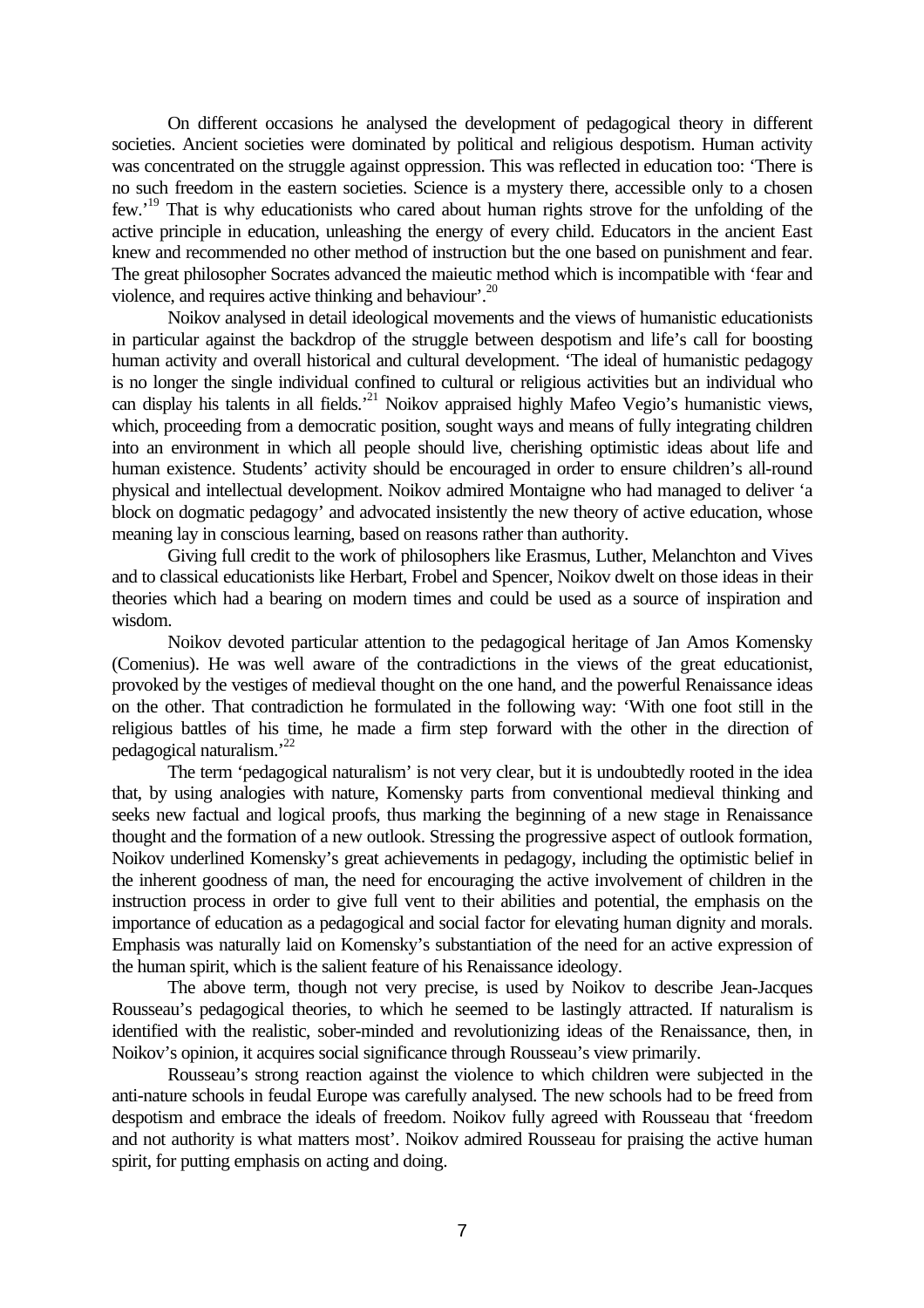The abolition of feudal privileges provided possibilities for encouraging the individual activity of the widest strata of the population. In Pestalozzi's pedagogical system Noikov saw a new expression of democratic aspirations. Cherishing deep respect and admiration for his work, Noikov followed Pestalozzi's struggle for popular democratic education which ruled out violence and infringement on the child's natural development. Noikov valued most Pestalozzi's idea of inculcating in all children first 'the universal principle and on this basis cultivate habits and skills'. 'Without a universal principle the human being can only be made into a machine or a creature not much higher up the ladder than animals.<sup>23</sup>

Worth particular attention is Noikov's work on Tolstoy's pedagogical heritage.<sup>24</sup> He approached Tolstoy very carefully, after serious preliminary work. The detailed literary review of Tolstoy's pedagogical works includes many publications in English, German, French and Russian. The main points of Tolstoy's pedagogical system were analysed and his main pedagogical postulates about freedom, personal experience and the creative urges inherent to children described objectively and accurately. Noikov analysed in detail the ideas of the great Russian writer and his democratic positions. He was particularly inspired by Tolstoy's idea that people should be free to unfold their activity in the field of popular education and that the activity of children should be encouraged so that they might seek knowledge themselves, realizing its importance and necessity.

In all his research Noikov strictly followed the methodological requirement of analysing educationists' ideas in the light of the social and political conditions that influenced them. His approach aroused the objections of a then famous educator, Dr Zalwurk, Chief School Inspector in Karlsruhe, Germany. Zalwurk was against the interpretation of educational developments and ideas against the background of the economic, political and cultural conditions of the time. 'Nothing stable can be built upon such a foundation,' he concluded. Worried by this unjust and very severe criticism by a famous German educationist, Noikov subjected all his work to serious re-appraisal. Finally, he found no sufficient grounds to change his views. 'I have to admit', he wrote, 'that I could find no motives to make me abandon my position. On the contrary, the more I read the works of famous educationists […] the stronger my conviction of the necessity of introducing these categories in pedagogy became'.<sup>25</sup> This position speaks volumes, not only of Noikov's selfconfidence but also of the strength of his character, reflected in the firm defence of his views.

#### **Interest in the history of education in Bulgaria**

One of Noikov's greatest scientific merits is his profound research of the history of Bulgarian education. The results of his work were summarized in a two-part posthumous monograph.<sup>26</sup>

Noikov's monograph was preceded by publications by other authors which, however, were of a more general, informative nature or referred to concrete events. The founder of the first new 'mutual approach' school in Bulgaria, Vassil Aprilov, published a book in 1841 designated to inform Russian readers of the historical development and current state of Bulgarian education.<sup>27</sup> Petko Slaveikov's book on the same school at Gabrovo contains more detailed historical information.<sup>28</sup> At the initiative of Ivan Shishmanov, then Chief Secretary at the Ministry of Public Education, a detailed plan for collecting material on teaching history in Bulgaria was developed in 1890. The first to summarize this material was Nikola Vankov but his work simply conformed to the requirements for a pedagogical school textbook.<sup>29</sup>

Noikov's monograph is a serious scientific study based on considerable factual material. He worked on it over two decades, probing into one aspect of the problem or another. He harboured a genuine admiration for the role of education in the history of Bulgaria. Despite the extremely difficult social and political conditions Bulgarians lived under during the period of Turkish domination, they took exceptional care to keep and develop their schools. This fact filled Noikov with justifiable pride. The Bulgarians' confidence in the power of education strengthened their spirit and preserved them as a nation.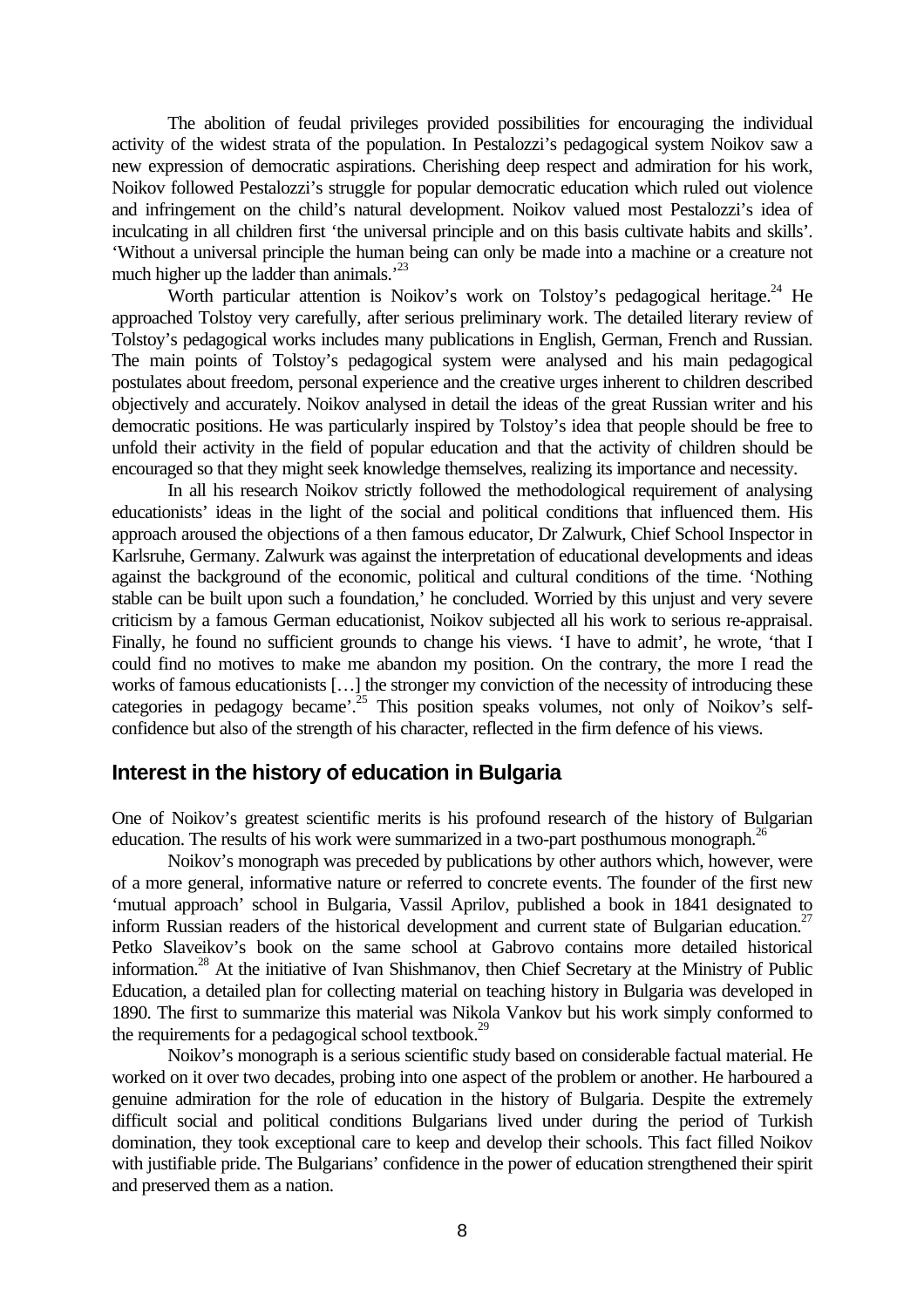In the very first pages of the book Noikov strove to formulate the factors, determining the relatively high level of Bulgarian education throughout the ages:

Bulgarian education did not have the pillars that education in other countries is based on. No nation-state or national local administration, national church, favourable political and economic conditions, civil, church and school freedom. On the contrary, there were only persecutions of which European history seems to know nothing. These were the conditions in which Bulgarian education developed.<sup>30</sup>

Noikov thought it extremely important to explain 'how the Bulgarians had managed to bring their education system on a level with other nations, when there were so few prerequisites for it. That is the most interesting thing about Bulgarian education, the only aspect of significance to pedagogy.'31

The theoretical and practical assets of his study lay, in his opinion, in first revealing the Bulgarian people's attitude to education and second, providing historically grounded confirmation of the power of education as a social factor in a nation's life.

Relying on facts only, Noikov studied in detail the socio-political conditions, ideological movements and the state of Bulgarian education through the centuries, presenting in an objective way both the official line and the ideas and practices of the suppressed classes, and of the Bogomil social movement in particular, whose anti-feudal struggle was waged under the banner of religious reformism. Noikov justly emphasized the role of monasteries in the process. In the existing historical conditions they ceased to function as closed establishments, where prayers for the salvation of one's soul were read, and became open educational establishments for children who would 'then return to the people' to teach and instruct them. The monasteries were essentially centres of teaching and patriotic education. For about 400 years they were beacons of education and literacy for the enslaved Bulgarian people.

The content and methods of teaching were carefully analysed. Even in the hardships of primitive teaching and the overcoming of difficulties Noikov saw a manifestation of the Bulgarians' thirst for knowledge.

Noikov analysed in detail the progress of Bulgarian education during the national revival period, putting emphasis on the two main trends: the educative and the revolutionary. He described the process of national awakening and growing self-confidence, underlain by a desire for cultural, intellectual and political independence. The people strove to improve their intellectual status in order to claim their irrevocable right to be free. Geared to meet the requirements and needs of life, the school served progress and the revolutionary struggle for liberation.

Noikov's book contains some general ideas too, including real historical facts used to reveal education's role as a spiritual unifying factor, and emphasis on education's importance for preserving and enriching cultural values needed to guarantee the all-round development of culture and the consolidation of the people's moral and political consciousness.

#### **The pros and cons of being the first**

Noikov began his work as a lecturer and researcher at a time when there were no firmly established teaching traditions in Bulgarian schools and at the university. So in the existing circumstances he had to resort to the old academic rule: in order to guarantee the success of lecturing work, it should be based on previous or parallel research work. With no lasting traditions, Noikov had to create them.

One of the advantages of being the first is that one can advance new ideas and pave new ways for research, making a contribution in every area. But there is the problem of no previous experience, of taking inevitable risks, of the impossibility of making comparisons with other research results in the same area. There is also the danger of self-complacency, of considering one's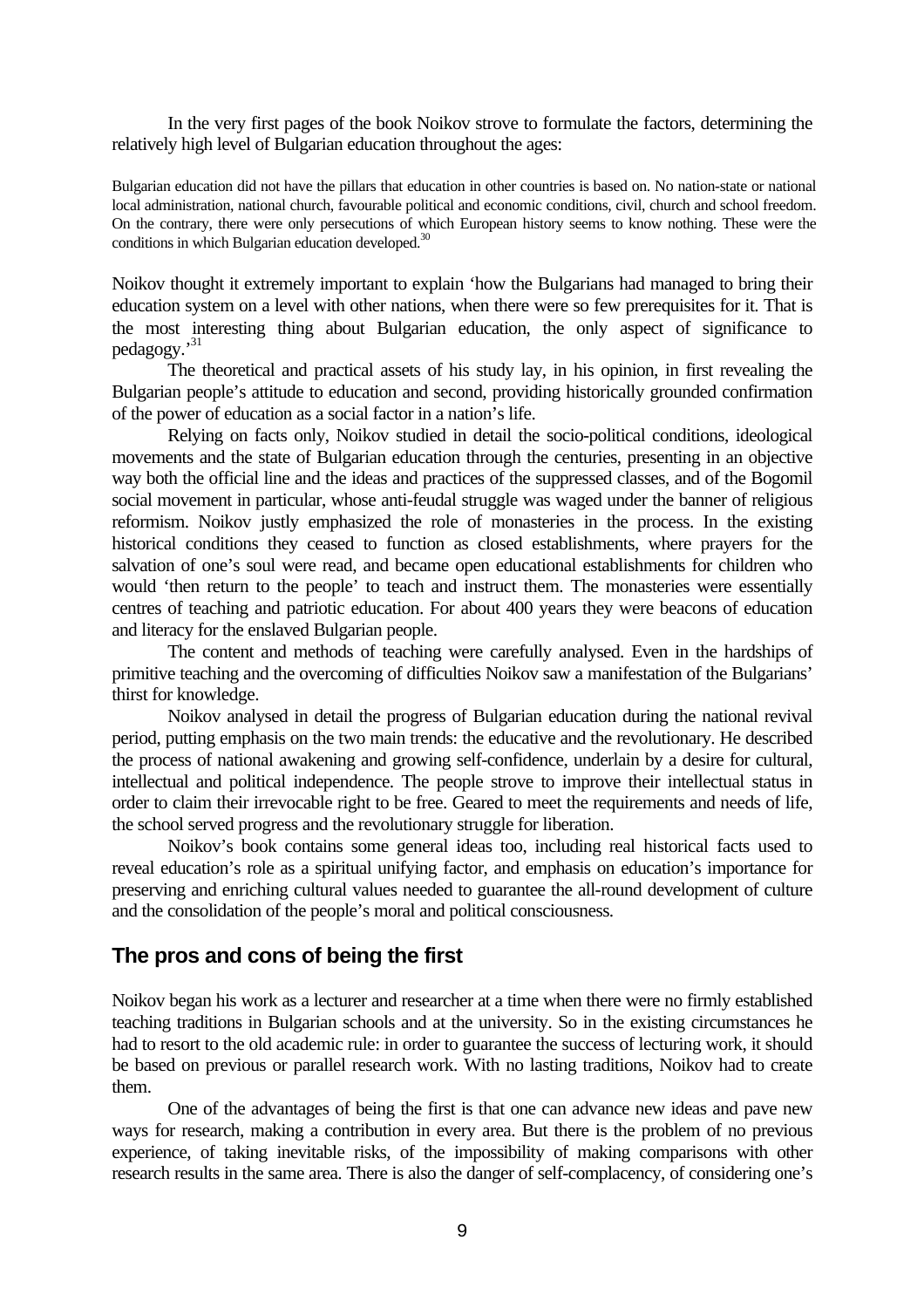own theories and views as unshakable, not requiring revision or change. Fortunately Noikov was demanding and critical of his own work. His research in the main pedagogic branches was serious and profound. On matters of key importance he organized special seminars with his students and then analysed and summarized the works of Komensky, Rousseau and Herbart, as well as the subjects of child psychology and the anthropometric and psychological characteristics of Bulgarian children. Seminars were also organized on teaching methods in the physical and mathematical sciences and the humanities.

There were mistakes, too, but they are unavoidable where there is insufficient experience from the past and personal experience is rather limited. The true value of a scholar and lecturer lies not in avoiding mistakes but in overcoming them, in keeping up the standards of scientific exactitude and proceeding onwards, setting new and more complicated tasks for oneself. Noikov was such a man. He was not one of those academics who could afford to read the same course of lectures over and over again. He could not specialize in only one field. His versatile interests prompted him to engage in various activities and created favourable prerequisites for him to cover with his research all basic branches of pedagogy.

It is difficult but also ennobling to be the first. Most important, however, is to be worthy of one's duty and mission in life. Noikov proved himself worthy of his noble mission, leaving a telling example for the coming generations.

#### **Notes**

- 1. This text was originally published in *Prospects*, vol. 20, no. 3, 1990.
- 2. *Zhecho Atanassov (Bulgaria).* Professor of the History of Education at the Kliment Ohridsky University in Sofia. A researcher on the history of education adopting cultural and philosophical approaches. Among the 600 works on educational theory, textbooks, and periodical articles he has published, we may mention *A History of Moral Education* (in Bulgarian, 1986), the Preface to the Bulgarian edition of the works of J. F. Herbart (1990), and *Humanism in Education* (in Bulgarian, 1992).
- 3. P. Noikov, 'Universal and National Education', *Bulgarian Review*, Vol. 6, No. 6, 1900.
- 2. Ibid., p. 26.
- 3. Ibid., p. 23.
- 4. Ibid., p. 33.
- 5. Ibid., p. 40.
- 6. 'The Public Schools in Britain', *School Review*, 1903; 'Trade Education in Britain', *National Economy*, 1909; 'Personal Observations in French Schools', *School Review*, 1902, and others.
- 7. Noikov, op. cit., p. 34.
- 8. Ibid., p. 34.
- 9. P. Noikov, 'Active Education', *Yearbook of the Sofia University*, 1904.
- 10. Ibid., p. 2.
- 11. P. Noikov, *The Theory of Active Education*, Kyustendil, 1906.
- 12. Ibid., p. 4.
- 13. P. Noikov, 'The Berlin State Seminar in Pedagogy for Secondary School Teachers', *School Review*, 1898, p. 1284.
- 14. It has unfortunately not been published. The manuscript is in the Central State History Archives (f. 1106, a. u. 1.)
- 15. P. Noikov and D. Katsarov. *Physiological Manifestations of the Sexual Maturation of Bulgarian School Students*, Sofia, 1919.
- 16. Ibid.

18. Ibid., p. 74.

- 20. Ibid.
- 21. Noikov, *The Theory of Active Education*, op. cit., p. 150.
- 22. P. Noikov, 'L. Tolstoy's Pedagogy', *Yearbook of the Sofia University*, 1908/09.
- 23. Noikov, *The Theory of Active Education*, op. cit., p. 8.
- 24. P. Noikov, 'A Glimpse at the Development of Teaching in Bulgaria until the Time of Paissy', *Yearbook of the Sofia University*. 1925 (Department of History and Philology, Book 21); 'A Glimpse at the Development of

<sup>17.</sup> P. Noikov, 'Rousseau's Theories of Civil Education', *Dvadeseti vek* [Twentieth Century], 1901, p. 29.

<sup>19.</sup> Ibid.